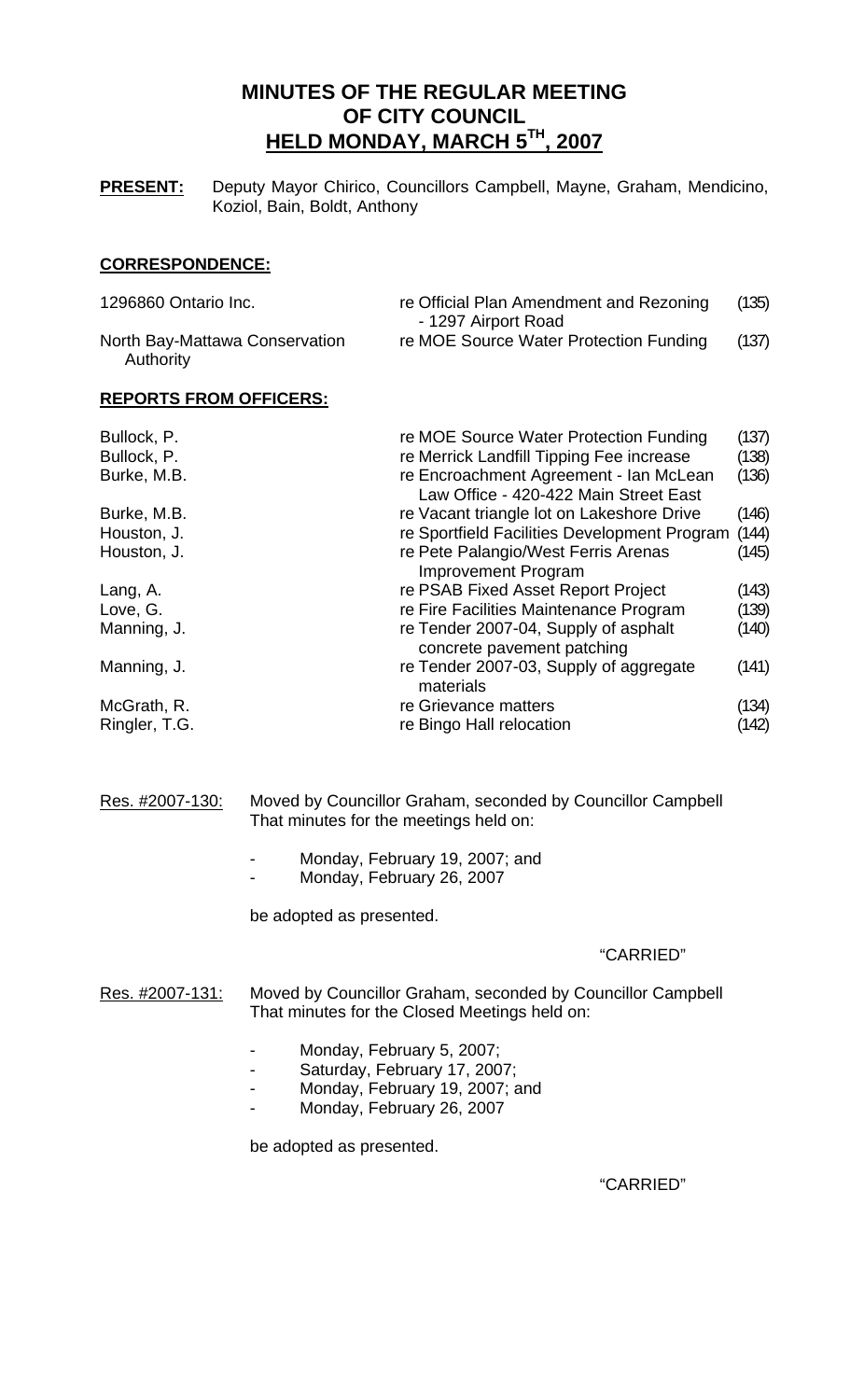Res. #2007-132: Moved by Councillor Campbell, seconded by Councillor Mayne That General Government Committee Report No. 2007-03 relating to:

2007 Water and Sanitary Sewer Rates

be adopted as presented.

"CARRIED"

#### **GENERAL GOVERNMENT COMMITTEE REPORT NO. 2007-03**

March 5, 2007

TO THE COUNCIL OF THE CORPORATION OF THE CITY OF NORTH BAY

Your Worship and Councillors:

The General Government Committee presents Report No. 2007-03 and recommends:

- 1. That a) in accordance with the direction contained in the *Sustainable Water and Sewage System Act* 2002, the current policy of recovering all water and sanitary system operating, capital and financing costs from user rates be maintained;
	- b) Water Rates By-Law No. 2006-38 be amended by increasing all water rates by 9% effective March 1, 2007;
	- c) the Sanitary Sewer Surcharge remains at 106% of water charges;
	- d) the Water Filtration Capital Surcharge authorized in Clause 3.e) of By-Law 2006-38 be reduced from 13% to 12% of the gross water component of water accounts; and
	- e) Water Rates By-Law No. 2007-37 be presented to Council on March 5, 2007 for three (3) readings.

All of which is respectfully submitted.

ASSENTS DISSENTS **CHIRICO**  CAMPBELL MAYNE

Res. #2007-133: Moved by Councillor Anthony, seconded by Councillor Boldt That Community Services Committee Report No. 2007-05 relating to:

2006 Municipal Heritage Committee Annual Report

be adopted as presented.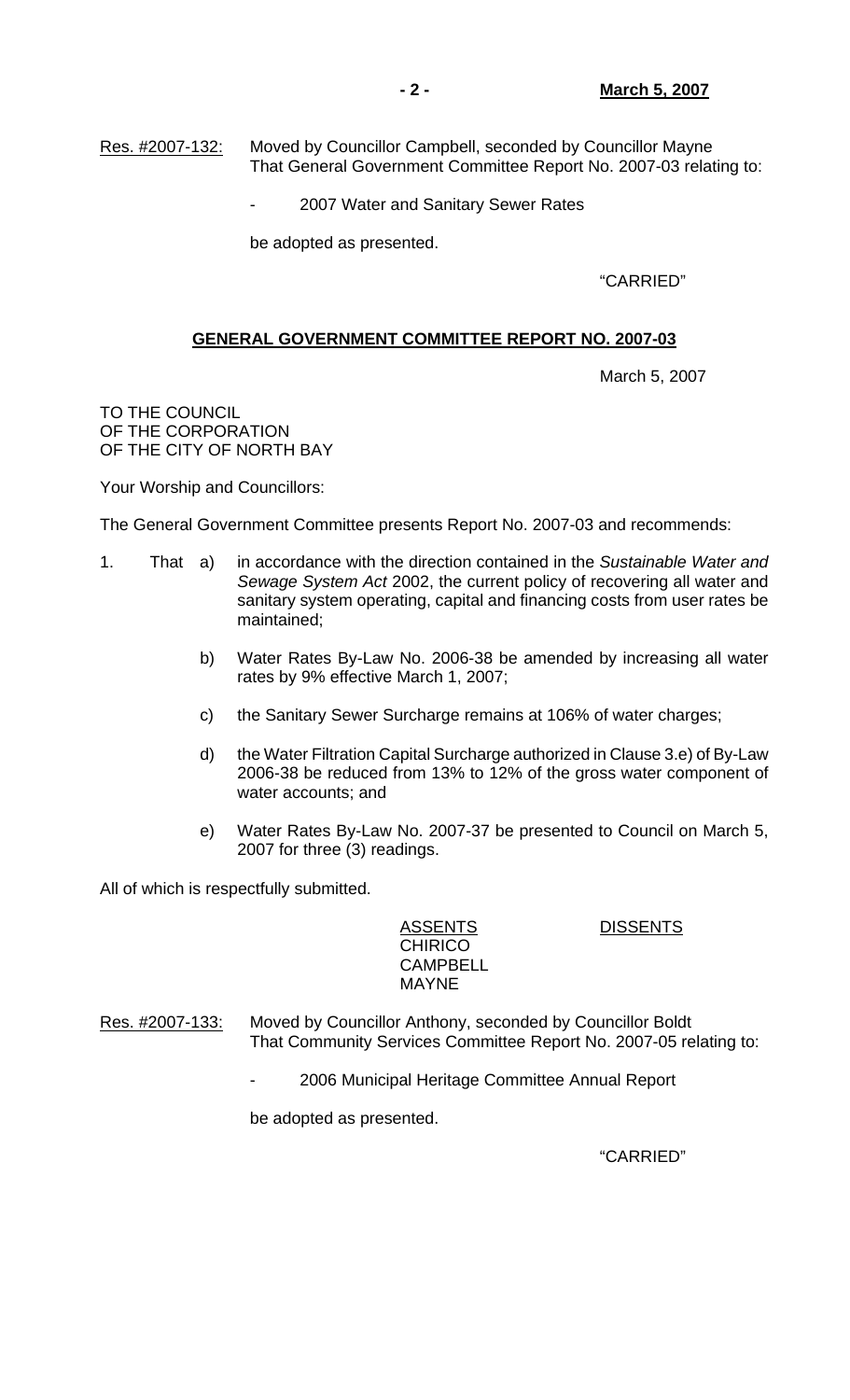# **COMMUNITY SERVICES COMMITTEE REPORT NO. 2007-05**

March 5, 2007

#### TO THE COUNCIL OF THE CORPORATION OF THE CITY OF NORTH BAY

Your Worship and Councillors:

The Community Services Committee presents Report No. 2007-05 and recommends:

1. That the 2006 Municipal Heritage Committee Annual Report be noted and filed.

All of which is respectfully submitted.

ASSENTS DISSENTS ANTHONY BOLDT **BAIN** 

Res. #2007-134: Moved by Councillor Campbell, seconded by Councillor Mayne That Robert Young be appointed to represent the City as a nominee at rights arbitration in the matters of Grievance No.'s 05-70, 06-58, 06-61 and 06-62.

# "CARRIED"

Res. #2007-135: Moved by Councillor Anthony, seconded by Councillor Boldt That the application for Official Plan Amendment and Rezoning by 1296860 Ontario Inc. - 1297 Airport Road be received.

# "CARRIED"

Res. #2007-136: Moved by Councillor Campbell, seconded by Councillor Mayne That Council authorize an Encroachment Agreement for Ian McLean Law Office at 420-422 Main Street East.

# "CARRIED"

Councillor Boldt declared a conflict of interest on the above matter as she is a client of Ian McLean.

Res. #2007-137: Moved by Councillor Koziol, seconded by Councillor Mendicino

- That 1) the City of North Bay support the work to be undertaken by the North Bay-Mattawa Conservation Authority related to Source Water Protection data gathering as approved by MOE for 2007; and
	- 2) a copy of this resolution be forwarded to the Manager of the North Bay-Mattawa Conservation Authority before March 15, 2007.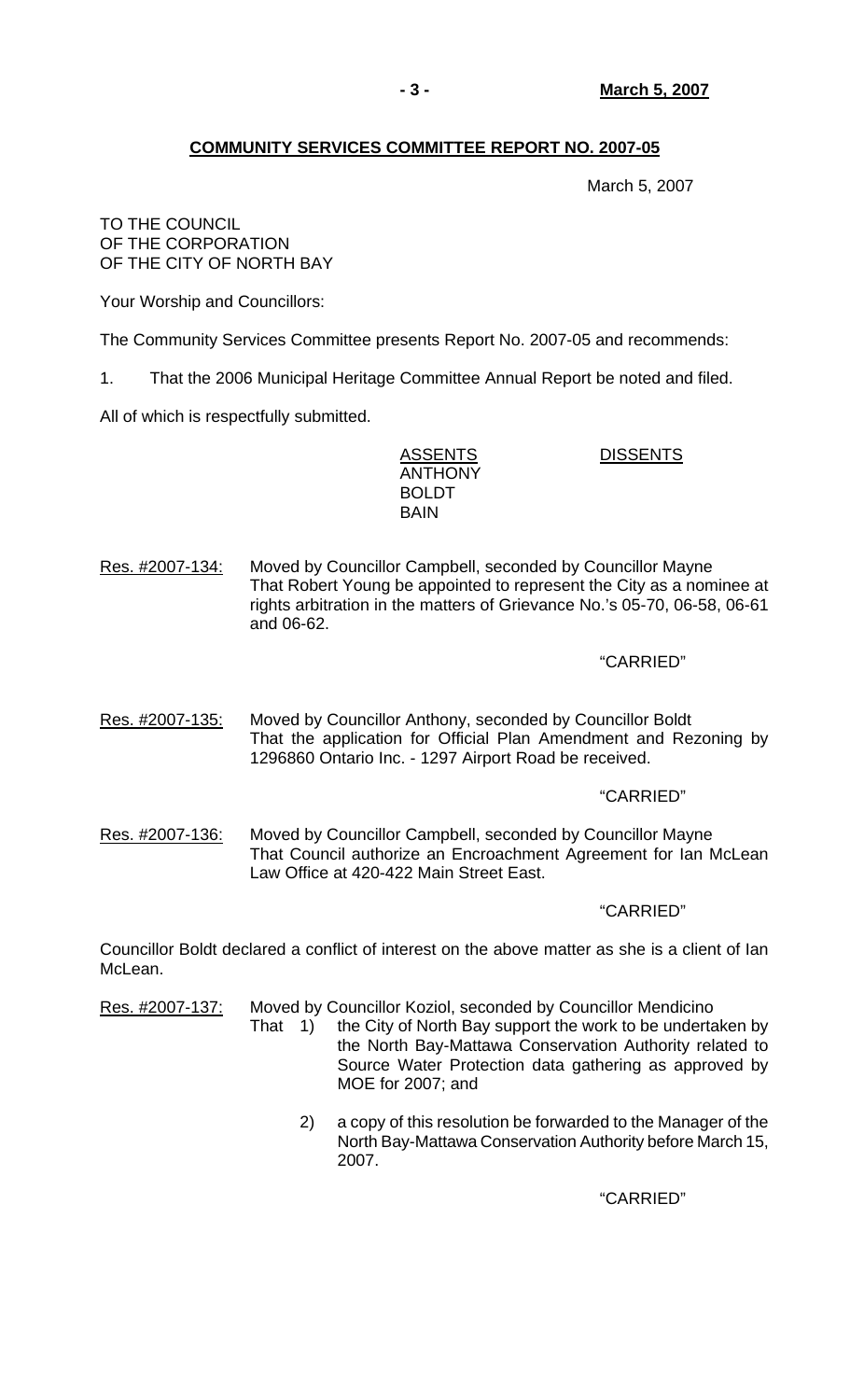#### "CARRIED"

Res. #2007-139: Moved by Councillor Anthony, seconded by Councillor Boldt That a Capital Expenditure By-Law be prepared for the consideration of City Council to authorize the Fire Facilities Maintenance Program, being 2007 Capital Budget Project No. 85, at a net debenture cost of \$70,000.00.

## "CARRIED"

Res. #2007-140: Moved by Councillor Koziol, seconded by Councillor Mendicino That North Bay City Council approve the issue of a contract to Miller Paving North Bay, a division of Miller Paving Limited, in the amount of \$1,183,625.00 (GST extra), to supply asphalt concrete pavement patching material.

## "CARRIED"

Res. #2007-141: Moved by Councillor Koziol, seconded by Councillor Mendicino That North Bay City Council approve a contract be awarded to Pioneer Construction Inc. in the estimated amount of \$282,952.00 (GST extra), for the supply of aggregate materials on an as and when requested basis from the date of contract to October 30, 2007.

## "CARRIED"

Res. #2007-142: Moved by Councillor Campbell, seconded by Councillor Mayne That the City of North Bay offers no objection to the relocation of the Bingo Country facility from Seymour Street to Airport Road and O'Brien Street.

#### "CARRIED"

Res. #2007-143: Moved by Councillor Campbell, seconded by Councillor Mayne That a Capital Expenditure By-Law be prepared for the consideration of City Council to authorize the PSAB Fixed Asset Report Project, being Capital Budget Project No. 63, at a net debenture cost of \$100,000.00.

#### "CARRIED"

Res. #2007-144: Moved by Councillor Anthony, seconded by Councillor Boldt That a Capital Expenditure By-Law be prepared for the consideration of City Council to authorize the Sportfield Facilities Development Program, being 2007 Capital Budget Project No. 70, at a net debenture cost of \$150,000.00.

#### "CARRIED"

Res. #2007-145: Moved by Councillor Anthony, seconded by Councillor Boldt That a Capital Expenditure By-Law be prepared for the consideration of City Council to authorize the Pete Palangio and West Ferris Arenas Improvement Program, being 2007 Capital Budget Project No. 67, at a net debenture cost of \$150,000.00.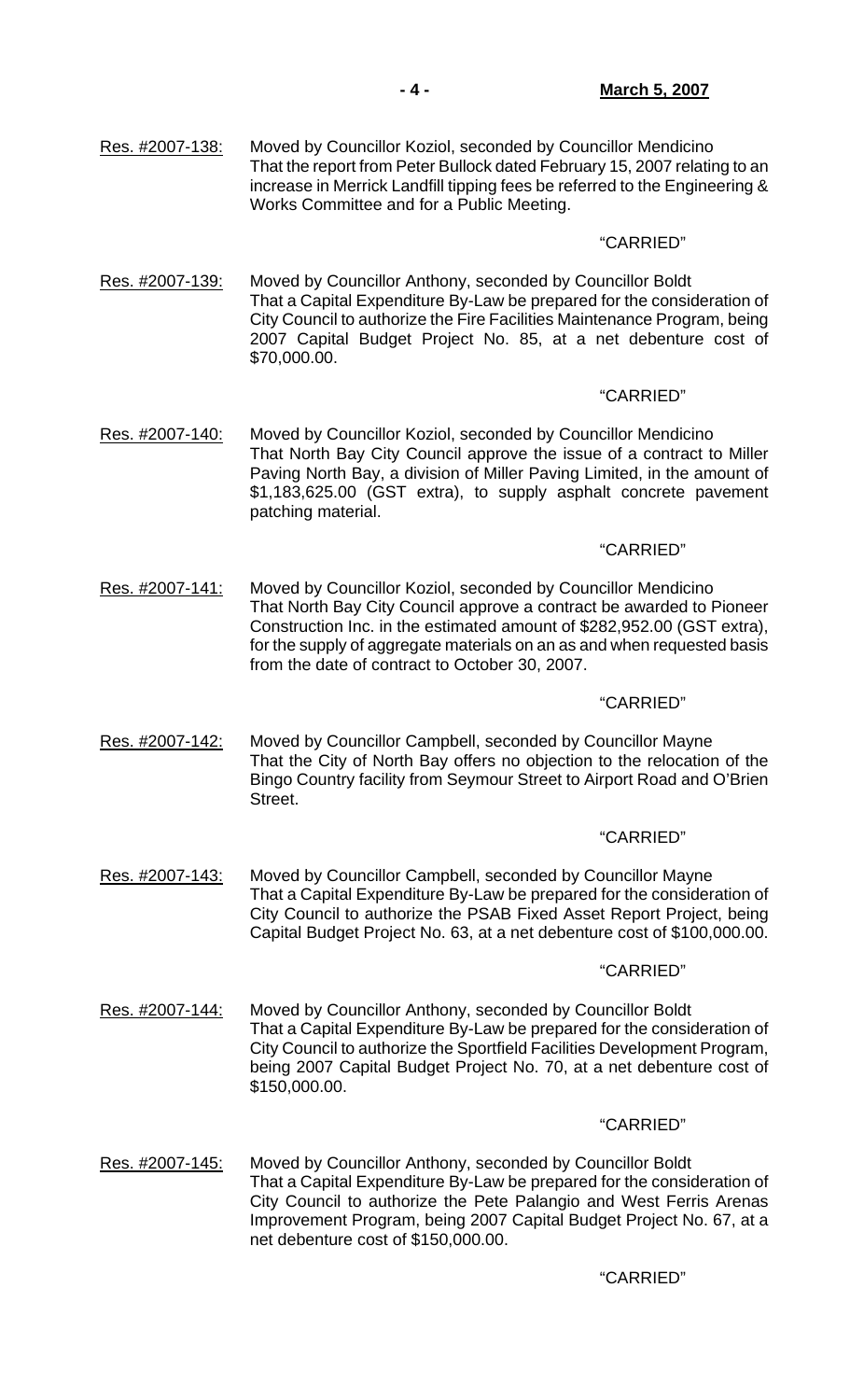Res. #2007-146: Moved by Councillor Campbell, seconded by Councillor Mayne That Council declare surplus Parcel Block-1, Section 36M-488, Lakeshore Drive, that all abutting owners be advised of its availability and that the land be appraised and offered for sale.

#### "CARRIED"

Res. #2007-147: Moved by Councillor Campbell, seconded by Councillor Mayne That the following by-laws be read a first and second time:

> By-Law No. 2007-23 to amend By-Law No. 2004-198 (being a by-law to establish a schedule of salaries).

> By-Law No. 2007-24 to appoint the Managing Director Engineering, Environmental Services and Works.

> By-Law No. 2007-25 to amend Procedural By-Law No. 2003-139 for educational or training sessions during In-Camera Meetings.

> By-Law No. 2007-27 to authorize the acquisition of equipment and vehicles for the Parking Department.

> By-Law No. 2007-28 to authorize the Parks & Playground Rehabilitation Program.

By-Law No. 2007-29 to authorize the Parks Tree Planting Program.

By-Law No. 2007-30 to authorize the City Hall Improvements Program.

 By-Law No. 2007-31 to authorize the Parks' Building Rehabilitation Program.

 By-Law No. 2007-33 to authorize the Parks Vehicle & Equipment Replacement Program.

By-Law No. 2007-35 to authorize the upgrade of transit fare boxes.

 By-Law No. 2007-37 to establish rates or charges for the supply of water and sanitary sewer by the City of North Bay for domestic, commercial and manufacturing use, and including other related matters (and to repeal By-Law No. 2006-38).

 By-Law No. 2007-38 to execute an Agreement with the North Bay & District Society for the Prevention of Cruelty to Animals relating to the renewal of an existing Operating Agreement.

 By-Law No. 2007-41 to amend By-Law No. 2006-232, being a by-law to stop up, close and convey a portion of the laneway between Ramsey Street and Chapleau Street.

#### "CARRIED"

Res. #2007-148: Moved by Councillor Campbell, seconded by Councillor Mayne That the following by-laws be read a third time and passed:

> By-Law No. 2007-23 to amend By-Law No. 2004-198 (being a by-law to establish a schedule of salaries).

> By-Law No. 2007-24 to appoint the Managing Director Engineering, Environmental Services and Works.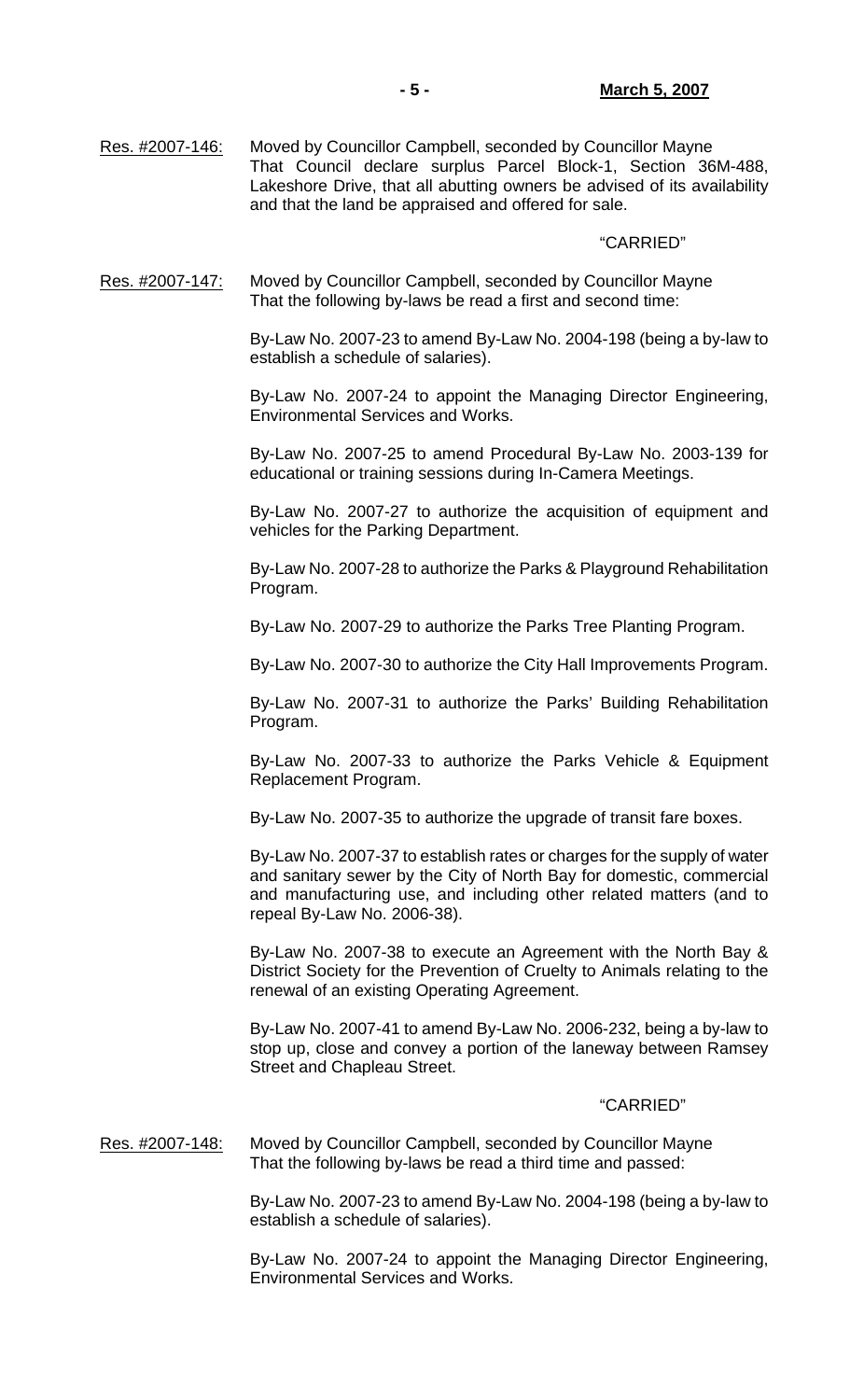By-Law No. 2007-25 to amend Procedural By-Law No. 2003-139 for educational or training sessions during In-Camera Meetings.

 By-Law No. 2007-27 to authorize the acquisition of equipment and vehicles for the Parking Department.

 By-Law No. 2007-28 to authorize the Parks & Playground Rehabilitation Program.

By-Law No. 2007-29 to authorize the Parks Tree Planting Program.

By-Law No. 2007-30 to authorize the City Hall Improvements Program.

 By-Law No. 2007-31 to authorize the Parks' Building Rehabilitation Program.

 By-Law No. 2007-33 to authorize the Parks Vehicle & Equipment Replacement Program.

By-Law No. 2007-35 to authorize the upgrade of transit fare boxes.

 By-Law No. 2007-37 to establish rates or charges for the supply of water and sanitary sewer by the City of North Bay for domestic, commercial and manufacturing use, and including other related matters (and to repeal By-Law No. 2006-38).

 By-Law No. 2007-38 to execute an Agreement with the North Bay & District Society for the Prevention of Cruelty to Animals relating to the renewal of an existing Operating Agreement.

 By-Law No. 2007-41 to amend By-Law No. 2006-232, being a by-law to stop up, close and convey a portion of the laneway between Ramsey Street and Chapleau Street.

#### "CARRIED"

Res. #2007-149: Moved by Councillor Campbell, seconded by Councillor Mayne That the following by-law be read a first and second time:

> By-Law No. 2007-36 to authorize temporary borrowing from time to time to meet current expenditures during the fiscal year ending December 31, 2007.

#### "CARRIED"

Deputy Mayor Chirico declared a conflict of interest on the above matter as he is employed by the Royal Bank of Canada.

Res. #2007-150: Moved by Councillor Campbell, seconded by Councillor Mayne That the following by-law be read a third time and passed:

> By-Law No. 2007-36 to authorize temporary borrowing from time to time to meet current expenditures during the fiscal year ending December 31, 2007.

#### "CARRIED"

Deputy Mayor Chirico declared a conflict of interest on the above matter as he is employed by the Royal Bank of Canada.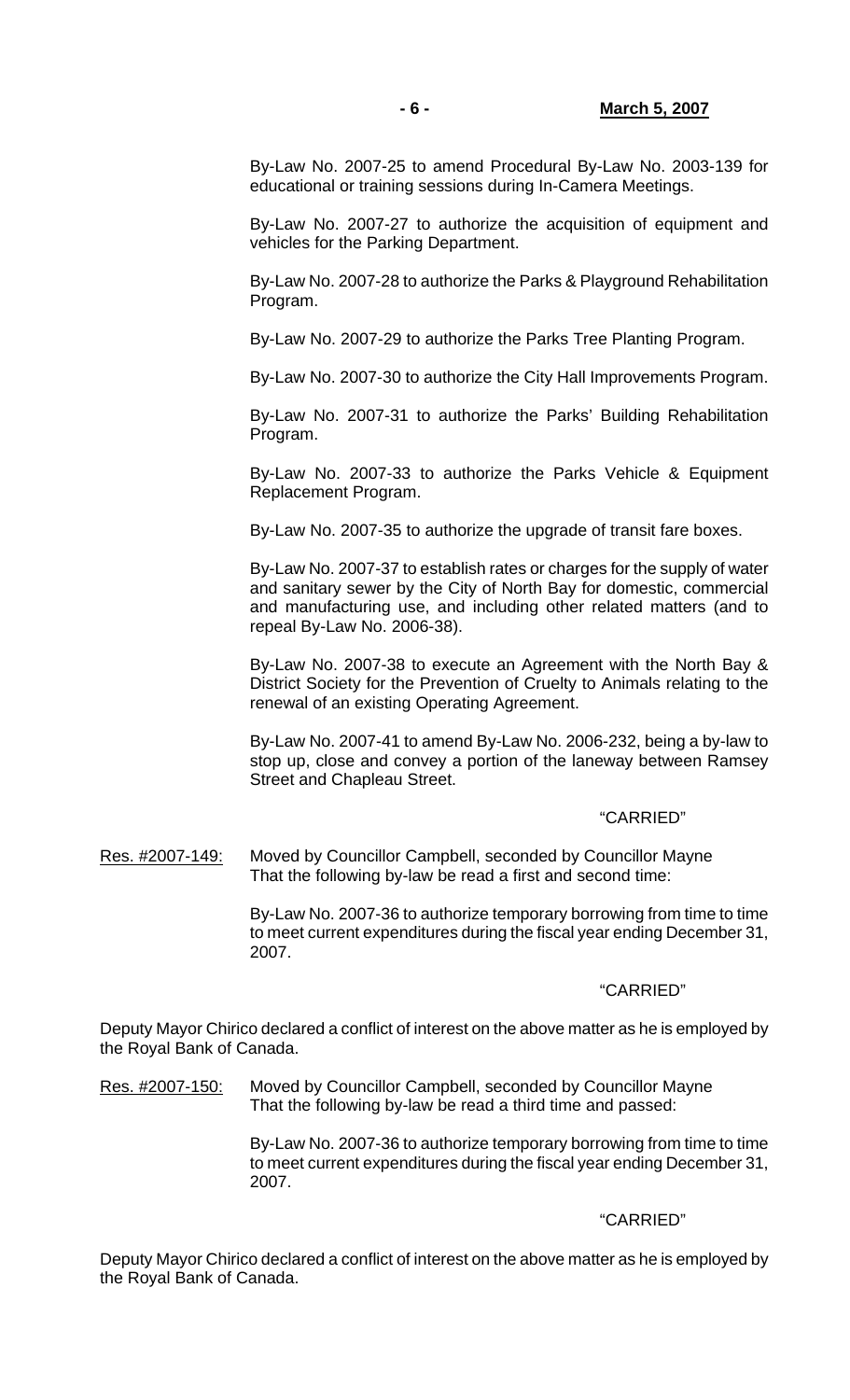By-Law No. 2007-26 to appoint a Municipal Weed Inspector for 2007.

#### "CARRIED"

Res. #2007-152: Moved by Councillor Anthony, seconded by Councillor Boldt That the following by-law be read a third time and passed:

By-Law No. 2007-26 to appoint a Municipal Weed Inspector for 2007.

#### "CARRIED"

Res. #2007-153: Moved by Councillor Koziol, seconded by Councillor Mendicino That the following by-law be read a first and second time:

> By-Law No. 2007-22 to amend Traffic & Parking By-Law No. 2002-001, Schedule 18 (No Parking At Any Time - Section 28) and Schedule 20 (No Parking Areas Restricted Time - Section 30).

## "CARRIED"

Res. #2007-154 Moved by Councillor Koziol, seconded by Councillor Mendicino That the following by-law be read a third time and passed:

> By-Law No. 2007-22 to amend Traffic & Parking By-Law No. 2002-001, Schedule 18 (No Parking At Any Time - Section 28) and Schedule 20 (No Parking Areas Restricted Time - Section 30).

#### "CARRIED"

Res. #2007-155: Moved by Councillor Anthony, seconded by Councillor Mendicino WHEREAS the Federal Government has identified room to cut the Goods & Services Tax (GST) by a further one (1) cent;

> AND WHEREAS leaving the GST at the current six (6) cents per dollar, but distributing one (1) cent of each six (6) cents to a fund for all Canadian cities would have great economic benefits for municipalities;

> AND WHEREAS North Bay is a municipality already facing significant fiscal challenges;

> BE IT THEREFORE RESOLVED THAT The Corporation of the City of North Bay endorses and supports the current City of Toronto initiative to provide one (1) cent of the GST to Canadian Cities;

> AND FURTHER THAT a copy of this resolution be sent to the City of Toronto supporting its' leadership role in this initiative;

> AND FURTHER THAT a copy of this resolution stating our support be forwarded to the Honourable Jim Flaherty, Federal Finance Minister; the Prime Ministers Office; Leaders of the Federal Opposition Parties; Anthony Rota, MP (Nipissing-Timiskaming); Federation of Canadian Municipalities; the Association of Municipalities of Ontario and the Federation of Northern Ontario Municipalities.